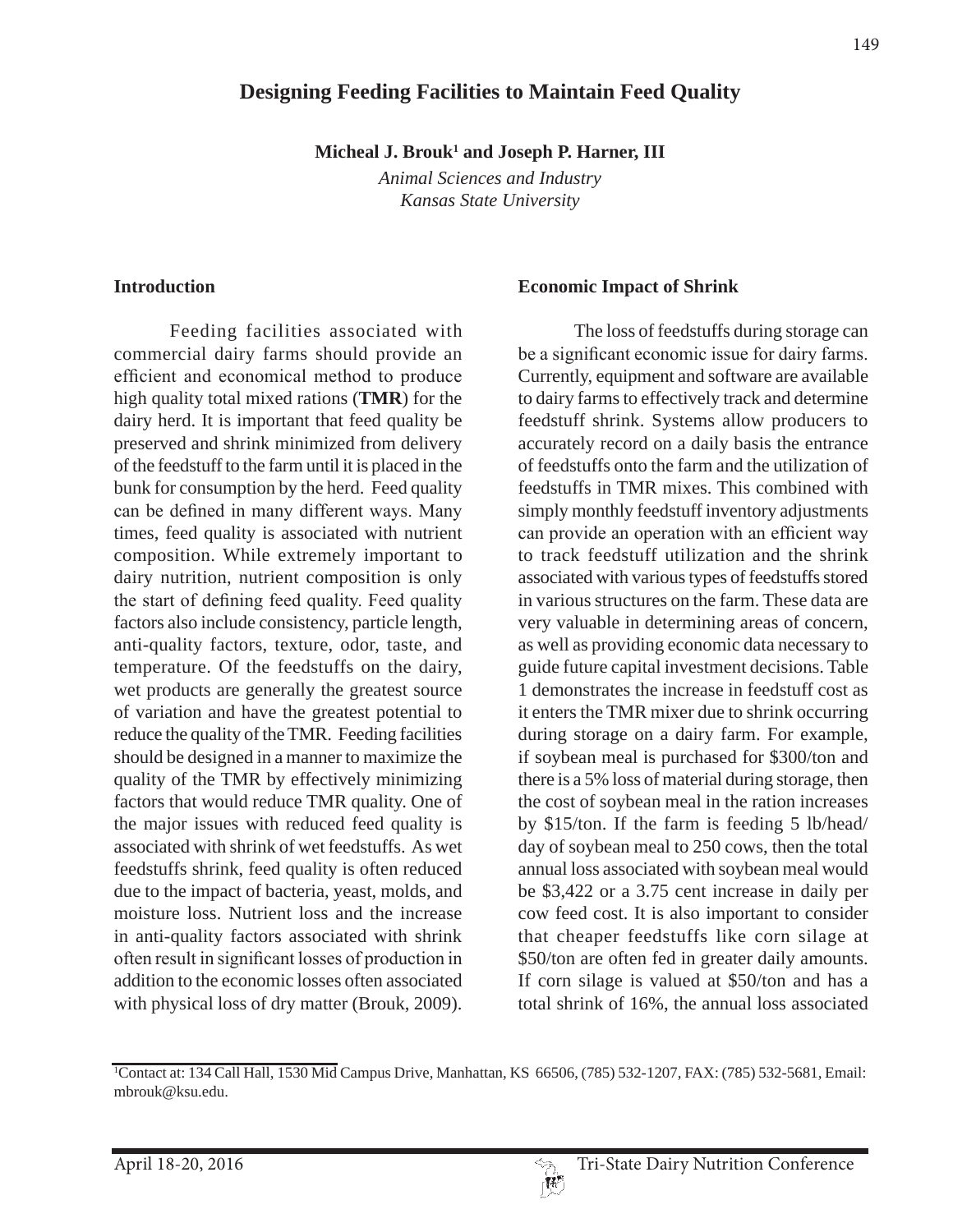with feeding a 250-cow herd 30 lb/cow day would be \$21,900. This would amount to a daily loss per cow of 24 cents. If one considers all the feedstuff shrink on an operation, it is not unusual to find a daily per cow savings of more than 50 cents. With the decrease in margins on dairy operations, determining how to minimize these losses becomes an important management decision.

### **Storage Structures**

Decisions concerning the type of storage structure needed are first dependent on the type of material and then the amount of minimal shrink. Wet feeds and silages obviously require a different structure than dry feeds. The bulk density or physical form of dry feeds may also determine the type of storage structure required. Feedstuffs like whole cottonseed must be stored in flat storage rather than bins. After considering moisture and physical form, the next factor considered is the acceptable amount of shrink associated with different types of feedstuff storage. Data contained in Table 2 demonstrates the amounts of shrink associated with different types of feed and feed storage facilities. For many feedstuffs, enclosed bins result in the least amount of feed shrink. However, filling and unloading this structures requires augers or additional feed handling equipment. Depending on the equipment, the rate of delivery may increase feed mixing time or reduce the access to the feed mixing area while bins are refilled. If bins are utilized, it is possible to design the feed delivery on one side of the bins and the refilling area on the opposite side of the facility. This would allow feed mixing to continue while bins are refilled. Utilization of appropriately sized bin unloading equipment can also reduce the time to deliver ingredients into the TMR mixer.

In some cases, producers may choose to utilize enclosed bins for complete grain mixes

that are delivered to the farm. This reduces the number of feedstuffs that need to be inventoried on the farm and can reduce errors associated with loading individual feedstuffs into the TMR wagon. Purchasing individual feedstuffs to be delivered and mixed at the farm is not always the most economical when one considers the cost of shrink, inventory, and additional on-farm mixing time required to blend feedstuffs into the TMR. Some producers have discovered considerable savings and have chosen to buy grain mixes that are delivered directly from the feed supplier ready to be directly incorporated into the TMR.

Once feedstuffs are placed into a 3-sided commodity shed, it is often assumed that the feed is well protected. However, moisture can enter the open front of the bay. As shown in Table 3, significant amounts of moisture can enter the facility. It shows the amount of rain entering every linear foot of a commodity shed assuming 1 inch of moisture blows into a bay for different side wall heights. For example, for a commodity shed, with a 24 foot high sidewall, 15 gallons of water per linear foot will enter a bay. If a curtain is dropped to reduce the opening to 8 feet (skid steer height), then 10 gallons of moisture are prevented from entering the bay, or a 67% reduction. A 50% reduction occurs if a curtain is dropped leaving a 12 foot (pay loader height) opening. Lowering a curtain or flexible door at night or upon completion of feeding may prevent significant ingredient losses due to rainfall and subsequent spoilage. Frequency of rainfall events would determine curtain management and frequency of lowering. Curtains also minimize the impacts of wind and potential movement of ingredients between bays without solid dividers. Buildings for storing commodities delivered in live bottom trailers may be able to reduce the sidewall height to a 14 foot opening using permanent materials.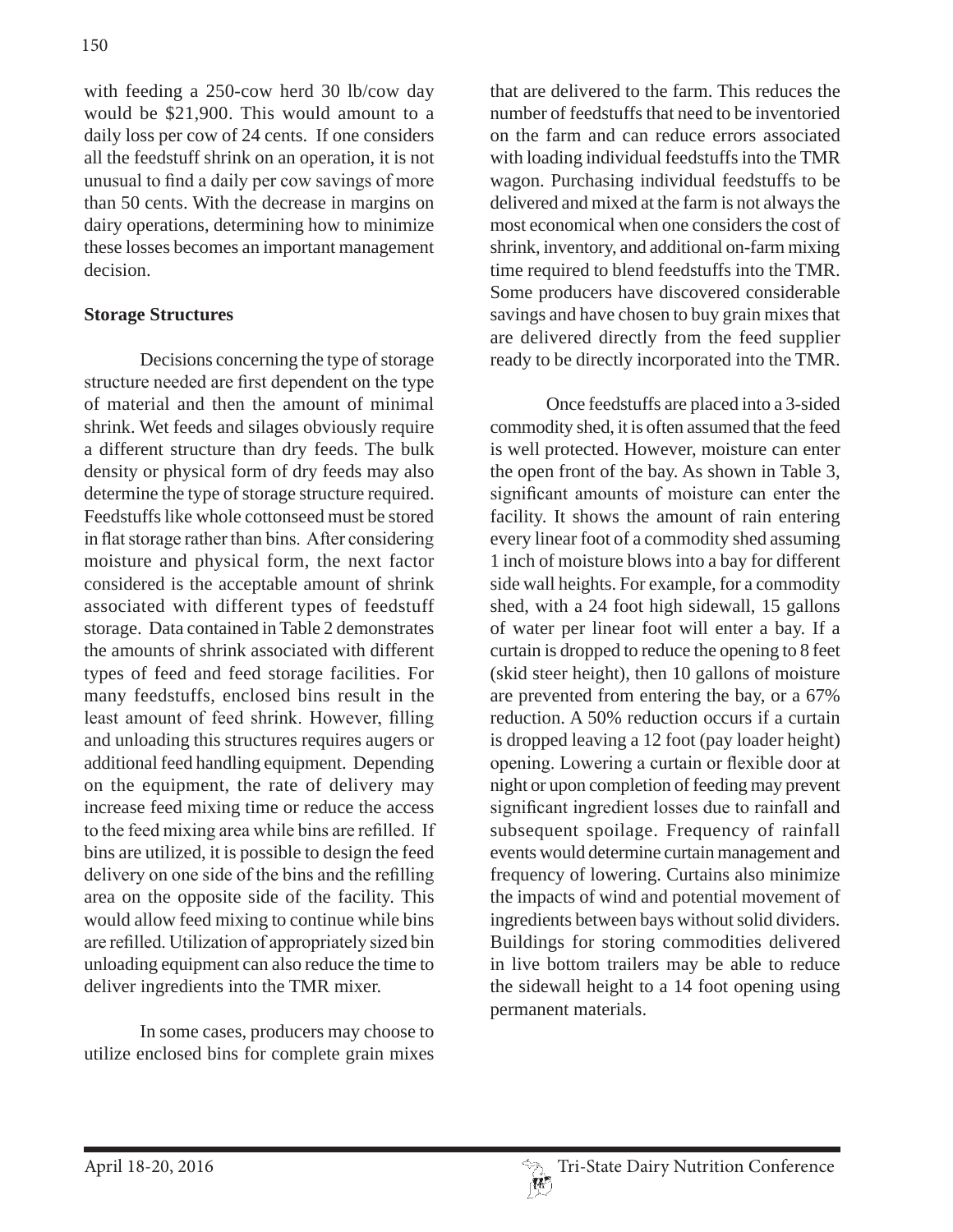Storage structures which leave feed exposed to the elements will result in increased losses. The length of storage will also impact shrink. Feedstuffs utilized in a few days compared to those stored for several weeks will generally have reduced storage losses. Increased feed moisture will also increase feed loss due to increased storage time. Enclosed storage should be considered for feedstuffs held more than a couple of weeks.

Figure 1 provides an illustration of a windbreak around a feed center. The windbreak should be located at least 4 times the height of the windbreak away from the feed center. This space will serve as a snow dump area. If snow is not an issue, the windbreak may be located closer to the feed center. "L" shaped commodity sheds provide protection from the wind from multiple directions. Feed center protection is increased if the building is oriented such that the prevailing wind is perpendicular to the intersection of the two building sides (corner of "L") than along one side. A single row of commodity bays may be modified along one side to include a 2nd building to provide additional wind protection. Many dairy farms also need a place to store additional commodities, ground hay, or daily silage needs prior to feeding.

Figure 2 provides an illustration of a totally enclosed commodity building. The advantage to this building is that weather related shrinkage losses are minimized. The overall building width is typically 60 to 80 feet wider than a 3-sided commodity building. This is necessary to provide room inside the building to maneuver semi-trucks delivering ingredients. The authors recommend consulting with trucking firms to make sure there is adequate room. Significant reductions in open space may increase feed loading time since feed loading equipment may not have free space to maneuver rapidly.

Figure 3 illustrates a feed center with a stationery mixer. There is room around the mixer to use micro ingredient tanks, as well as liquid tanks. Stationery mixers enable more hopper bottom tanks with automated handling equipment to be utilized for low inclusion rate ingredients and liquids. Commodity bays are in close proximity of the stationery mixer, allowing adequate time to secure individual ingredients. Another advantage is minimum losses due to weather shrinkage.

Stationary mixers provide an added advantage in limiting the number of people loading the TMR mixer on larger operations. Reducing the amount of TMR variation associated with errors in adding feed to the TMR may be reduced if only one to two people are preforming this task. Stationary mixers also may increase the efficiency of feed delivery equipment and reduce the variation associated with mixing. Often, mixing time is associated with total delivery time. There can be 10 to 15 minutes difference in drive time from the feed mixing area to different pens. This can result in over or under mixing of the TMR. With stationary mixers, the TMR is not mixed on the way to the pen.

When designing feedstuff storage, it is important to consider the rotation of feedstuff inventory. Even vertical bins need to be completely emptied on a regular basis prior to refilling with feed. Therefore, it is important to design with extra bin capacity to accommodate this activity. In flat storage, bay width is often increased to 24 to 30 ft to allow newly delivered feed to be placed next to the existing feed. This eliminates the need to remove existing feed to allow newly delivered feed to be placed behind existing feed in narrow bays.

Correctly formulated TMR is dependent on the accuracy of the weighing equipment

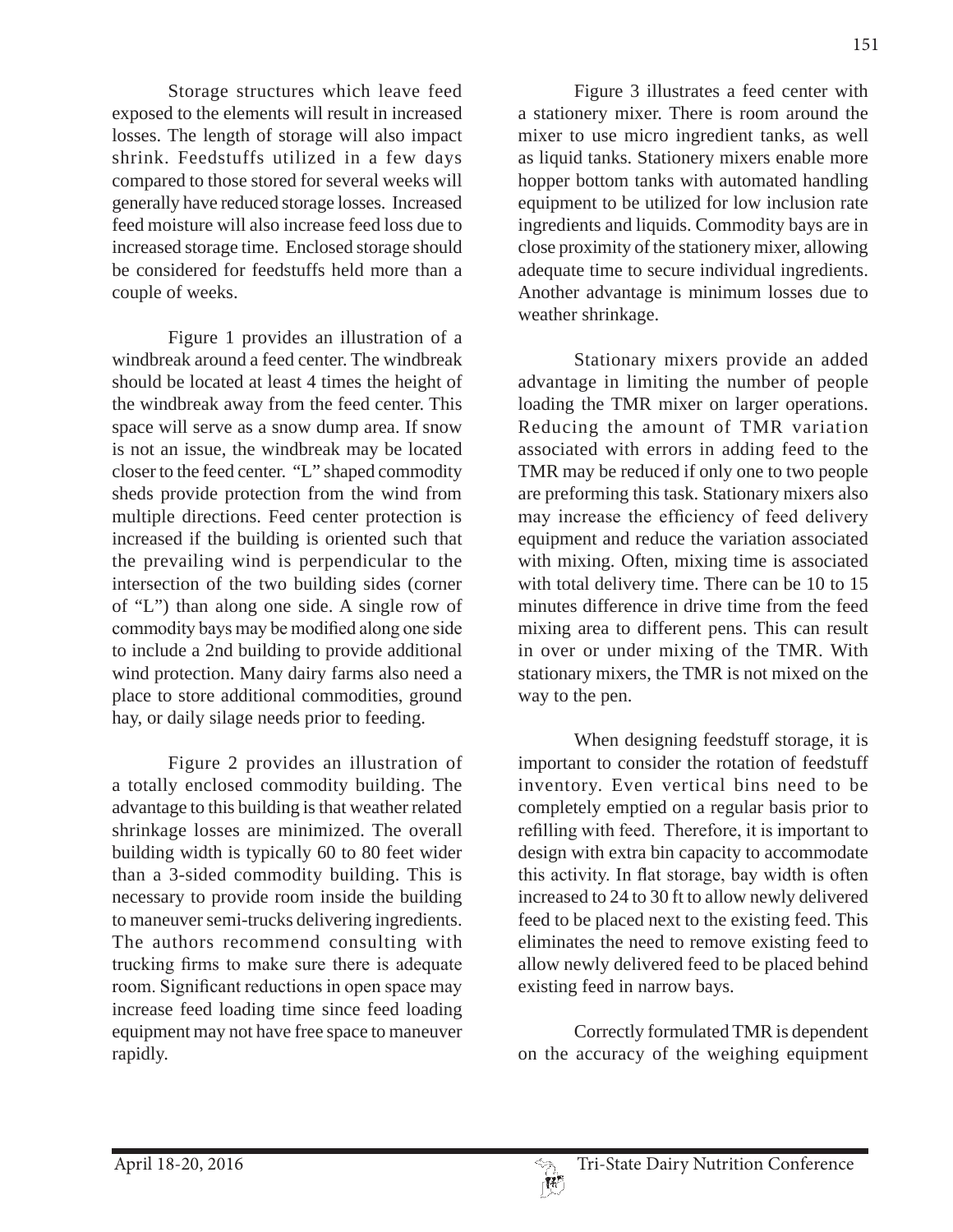utilized in the process. With digital readouts, it is often assumed that the numbers visible on the readout are the exact amount of feed in the mixer. All scales have a range of accuracy. Often, even when correctly calibrated, a scale has an allowable variation of 1% of the weight. Thus, an actual variation of 10 lb on a 1,000 lb reading would be within the range of performance of the scale. Regular maintenance and calibration of weighing equipment should be part of the standard protocols for any dairy. Servicing scales on a regular basis can improve the accuracy of the feed weighing process and improve the consistency of the TMR.

In addition to the maintenance of the scale, it is important to maintain the TMR mixer. Knives and wear points within the mixer need to be changed on a regular basis. Too often these items are forgotten and the result is poorly processed forages and inadequately mixed TMR. Often, when this is discovered, repairs and adjustments are made. However, usually mix times have been increased to account for the worn equipment. These times are not reduced when the new knives are installed. The result is overmixed rations and too much forage particle size reduction. Regular maintenance of the mixing equipment is important in producing high quality TMR.

Technology continues to advance in the area of feed mixing equipment. Today, there are options that allow individual feedstuffs to be weighed, loaded into a TMR mixer, mixed, and then delivered to the feedbunk by automated equipment. Commercial feed mills have utilized this type of equipment for decades. When correctly calibrated, these systems are capable of weighing feedstuffs with much greater accuracy than the conventional loader and TMR wagon. Systems also reduce the amount of time required to mix and deliver feed. If feeds are weighed into a hopper while

one load of feed is being delivered to the pens, then the batched feed is simply dumped into the TMR wagon in a matter of a couple of minutes as compared to 12 to 15 minutes of time spent loading individual ingredients. When considering automated systems for larger dairy farms, handling large volumes of forages and other feedstuffs is a challenge. However, future advances in technology and systems will overcome these issues.

### **Silage Storage and Management**

Mold, yeast, and heat are major issues with silage quality. Mistakes during harvest and storage are often compounded by issues during feeding. Often, silages harvested with too little moisture are spoiled prior to incorporation into the TMR. Once incorporated into the TMR, the spoilage continues and quality of the whole TMR is reduced. Whitlock et al. (2000) demonstrated that feeding even low levels of spoiled silage to steers reduced animal performance, intake, and digestibility. The heat produced by secondary fermentation is the transformation of feed energy and nutrients into wasted heat energy. Losses associated with heating of the silage face are determined by the density of the face, moisture of the silage, fermentation of the silage, and the rate of removal. Today, producers are encouraged to remove a minimum of 8 to 12 inches of material from the face of the silo each day to minimize the effects of secondary heating. Correctly designing silage storage, piles or bunkers, to match the daily feeding rate of the herd is often not adequately considered. As a result, silages faces are exposed for a greater number of days, and animals may be fed spoiled feed.

Silages need to be delivered to the feed mixing area daily. Using a loader for this operation will likely result in forage being spilled from the silage storage to the feed center.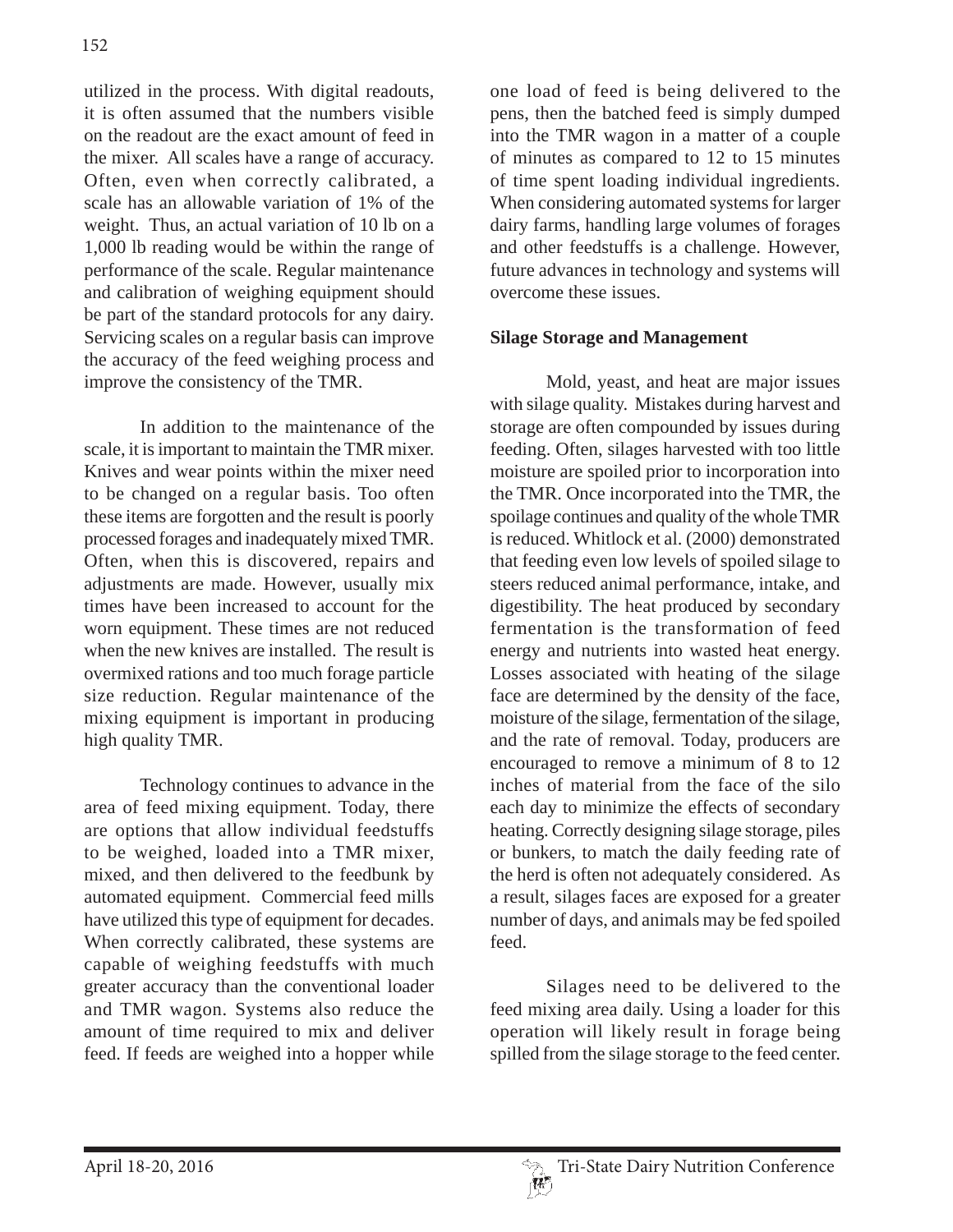Losses are minimized if the silages are loaded and hauled to the feed center. During this operation, it is advised to premix the silage by using a silage de-facer to remove the amount of packed forage needed for the day. Silage de-facers are important in maintaining silage face density and keeping the face vertical as compared with using a loader bucket.

### **Key Performance Indicators**

Feed represents approximately 50% of the total cost of a dairy operation. Feed quality is directly related to milk production. Yet, on most dairy farms, there are a few key performance indicators (**KPI**) that are associated with feed. A list of goals for the feed center might include:

- Minimize feed loss,
- Minimize TMR variation,
- Minimize labor and energy,
- Uniformly mix TMR,
- Uniformly process forage,
- Monitor mixing and delivery accuracy,
- Track feedstuff inventory, and
- Monitor nutrient content and feedstuff quality.

On other aspects of the dairy operations, KPI are often utilized to track the progress of the dairy in relationship to stated goals. When considering the importance of the feeding operation, very little time and effort is expended in developing KPI to evaluate this area. Utilizing feed management software, TMR audits, and feedstuff nutrient analyses can be easily utilized to develop KPI to address the goals stated above.

## **Conclusions**

Feed center design should focus on delivering high quality TMR to the dairy herd. Correctly designed facilities should minimize feed loss while providing adequate space for efficient feed mixing. Dairy farms should utilize available software and technology to accurately track the movement of feedstuffs on the farm and to assess the losses associated with current facilities and management. Data obtained from tracking feed shrink could be utilized to justify capital expenditures for additional equipment or changes to the feed center and associated feed storage. When considering changes to existing feed centers or the design of new feed centers, it is important to consider recent advancements in technology and automation. These advancements may help reduce shrink and increase the accuracy of TMR mixing.

### **References**

Brouk, M.J. 2009. Don't let shrink kill you with high feed prices. Western Dairy Management Conference. Reno. NV. March 11-13. Pgs. 227- 231.

Harner, J.P., J.F. Smith, M.J. Brouk, and B.J. Bradford. 2011. Feed center design. Western Dairy Management Conference. Reno, NV. March 9-11. Pgs. 91-102.

Kertz, A.F. 1998. Variability in delivery of nutrients to lactating dairy cows. J. Dairy Sci. 81:3075-3084.

Whitlock, L.A., T. Wistuba, M.K. Siefers, R. Pope, B.E. Brent, and K.K. Bolsen. 2000. Effect of level of surface-spoiled silage on the nutritive value of corn silage-based rations. KS Agric. Exp. Sta. Rpt. of Prog. 850:22

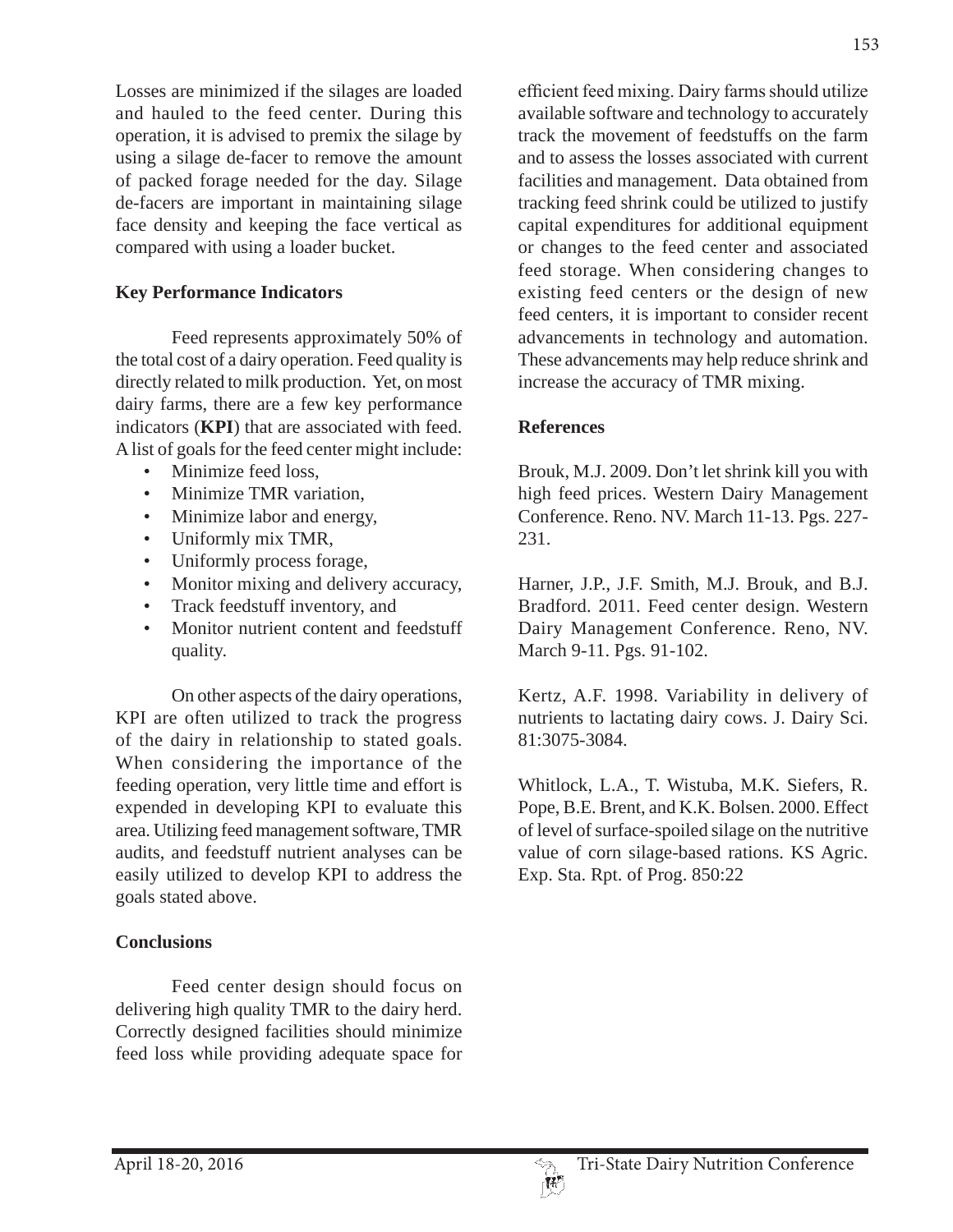| Price, \$/ton | \$50                        |          | \$100                       |          | \$150                       |          | \$200                       |          |
|---------------|-----------------------------|----------|-----------------------------|----------|-----------------------------|----------|-----------------------------|----------|
|               | Increased<br>Cost<br>Annual |          | Increased<br>Cost<br>Annual |          | Increased<br>Cost<br>Annual |          | Increased<br>Cost<br>Annual |          |
| Shrink, %     | $\sqrt{\pi}$ on             | $Loss*$  | $\sqrt{\pi}$ on             | $Loss*$  | $\sqrt{\pi}$ on             | $Loss*$  | $\sqrt{\pi}$ on             | $Loss*$  |
| $\mathbf{1}$  | \$0.50                      | \$114    | \$1.00                      | \$228    | \$1.50                      | \$342    | \$2.00                      | \$456    |
| 3             | \$1.50                      | \$342    | \$3.00                      | \$684    | \$4.50                      | \$1,027  | \$6.00                      | \$1,369  |
| 5             | \$2.50                      | \$570    | \$5.00                      | \$1,141  | \$7.50                      | \$1,711  | \$10.00                     | \$2,281  |
| $8\,$         | \$4.00                      | \$913    | \$8.00                      | \$1,825  | \$12.00                     | \$2,738  | \$16.00                     | \$3,650  |
| 12            | \$6.00                      | \$1,369  | \$12.00                     | \$2,738  | \$18.00                     | \$4,106  | \$24.00                     | \$5,475  |
| 16            | \$8.00                      | \$1,825  | \$16.00                     | \$3,650  | \$24.00                     | \$5,475  | \$32.00                     | \$7,300  |
| 20            | \$10.00                     | \$2,281  | \$20.00                     | \$4,563  | \$30.00                     | \$6,844  | \$40.00                     | \$9,125  |
| Price, \$/ton | \$250                       |          | \$300                       |          | \$400                       |          | \$800                       |          |
|               | Increased                   |          | Increased                   |          | Increased                   |          | Increased                   |          |
|               | Cost                        | Annual   | Cost                        | Annual   | Cost                        | Annual   | Cost                        | Annual   |
| Shrink, %     | $\sqrt{\pi}$ on             | $Loss*$  | \$/Ton                      | $Loss*$  | $\sqrt{\pi}$ on             | $Loss*$  | $\sqrt{\pi}$ on             | $Loss*$  |
| $\mathbf{1}$  | \$2.50                      | \$570    | \$3.00                      | \$684    | \$4.00                      | \$913    | \$8.00                      | \$1,825  |
| 3             | \$7.50                      | \$1,711  | \$9.00                      | \$2,053  | \$12.00                     | \$2,738  | \$24.00                     | \$5,475  |
| 5             | \$12.50                     | \$2,852  | \$15.00                     | \$3,422  | \$20.00                     | \$4,563  | \$40.00                     | \$9,125  |
| 8             | \$20.00                     | \$4,563  | \$24.00                     | \$5,475  | \$32.00                     | \$7,300  | \$64.00                     | \$14,600 |
| 12            | \$30.00                     | \$6,844  | \$36.00                     | \$8,213  | \$48.00                     | \$10,950 | \$96.00                     | \$21,900 |
| 16            | \$40.00                     | \$9,125  | \$48.00                     | \$10,950 | \$64.00                     | \$14,600 | \$128.00                    | \$29,200 |
| 20            | \$50.00                     | \$11,406 | \$60.00                     | \$13,688 | \$80.00                     | \$18,250 | \$160.00                    | \$36,500 |

Table 1. Impact of shrink percentage on the cost of feedstuffs and the estimated annual loss of a 250cow herd feeding 5 lb of an ingredient.

\*Annual loss associated with shrink percentage when feeding 5 lb of the ingredient daily to 250 dairy cows.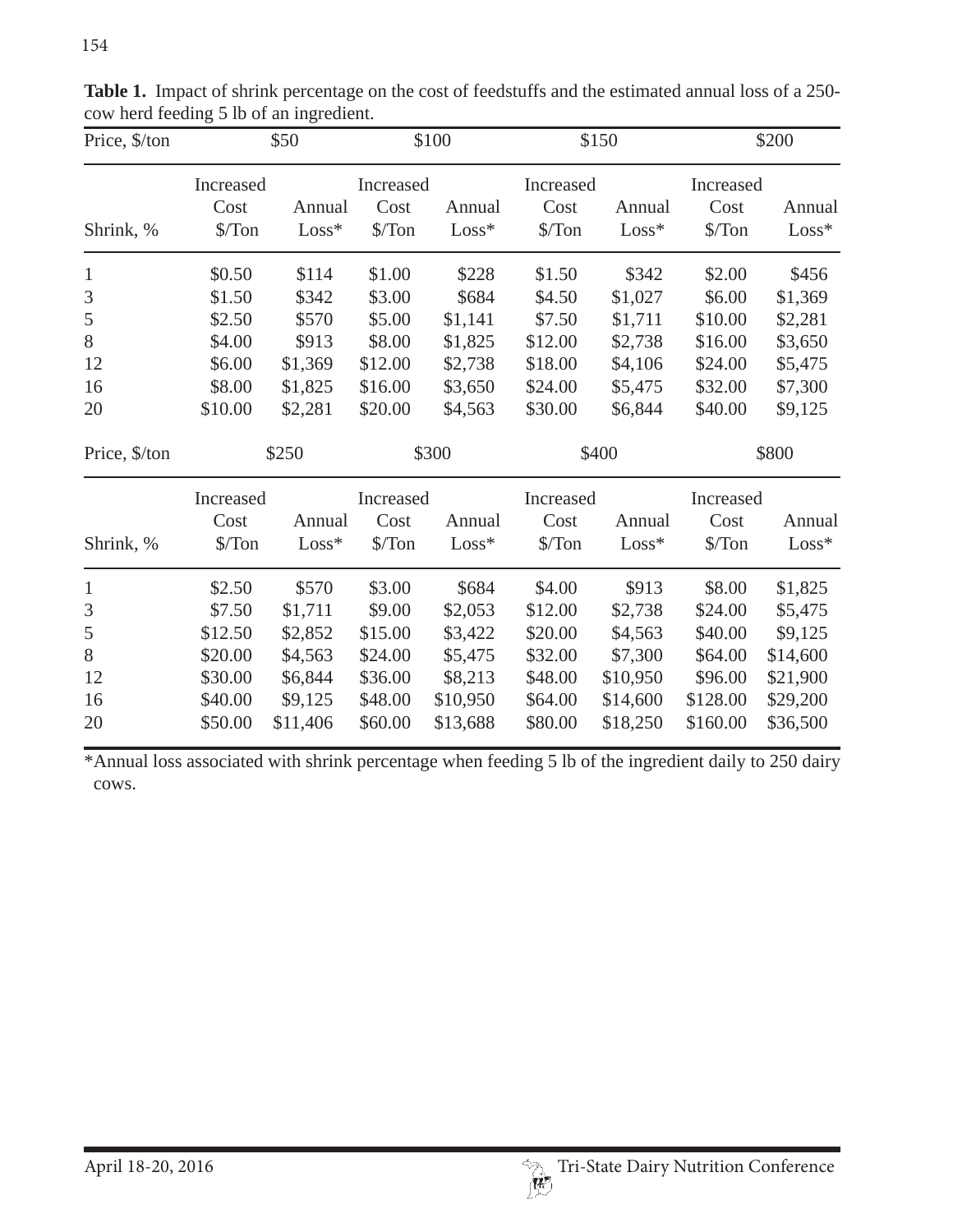| Ingredient              | <b>Uncovered Open Piles</b> | Covered 3-sided Bay | Closed Bin |  |
|-------------------------|-----------------------------|---------------------|------------|--|
| <b>Whole Cottonseed</b> | $10 - 20%$                  | $5 - 15\%$          |            |  |
| Dry Meal                | $5 - 10\%$                  | $3 - 8\%$           | $2 - 4\%$  |  |
| Soybean Hulls           | $12 - 20%$                  | $5 - 10\%$          | $2 - 5\%$  |  |
| Dry Distillers          | $15 - 22 \%$                | $7 - 10\%$          | $3 - 5\%$  |  |
| Wet Distillers          | $15 - 40%$                  | $15 - 40%$          |            |  |

**Table 2.** Percent loss of different ingredients based on type of storage facility (Kertz, 1998).

**Table 3.** Amount of water entering a commodity shed per linear foot due to 1 inch rainfall blowing into the open bays.

|                                     |                                                                          | to 8 feet                                                            | <b>Impact of Reducing Opening</b>                      | <b>Impact of Reducing Opening</b><br>to 12 feet                   |                                                        |  |
|-------------------------------------|--------------------------------------------------------------------------|----------------------------------------------------------------------|--------------------------------------------------------|-------------------------------------------------------------------|--------------------------------------------------------|--|
| Height<br>of Open<br>Side<br>(feet) | Gallons moisture<br>entering the<br>commodity<br>shed at full<br>opening | Reduction<br>in gallons of<br>moisture<br>entering<br>commodity bays | Reduction<br>as compared<br>to fully open<br>side wall | Reduction in<br>gallons of<br>moisture entering<br>commodity bays | Reduction as<br>compared to<br>fully open<br>side wall |  |
| 8                                   | 5.0                                                                      | NA <sup>1</sup>                                                      | <b>NA</b>                                              | <b>NA</b>                                                         | NA.                                                    |  |
| 12                                  | 7.5                                                                      | 2.5                                                                  | 33%                                                    | <b>NA</b>                                                         | <b>NA</b>                                              |  |
| 16                                  | 10.0                                                                     | 5.0                                                                  | 50%                                                    | 2.5                                                               | 25%                                                    |  |
| 20                                  | 12.5                                                                     | 7.5                                                                  | 60%                                                    | 5.0                                                               | 40%                                                    |  |
| 24                                  | 15.0                                                                     | 10.0                                                                 | 67%                                                    | 7.5                                                               | 50%                                                    |  |
| 28                                  | 17.5                                                                     | 12.5                                                                 | 71%                                                    | 10.0                                                              | 57%                                                    |  |
| 32                                  | 19.9                                                                     | 15.0                                                                 | 75%                                                    | 12.5                                                              | 63%                                                    |  |

 ${}^{1}NA = Not$  applicable.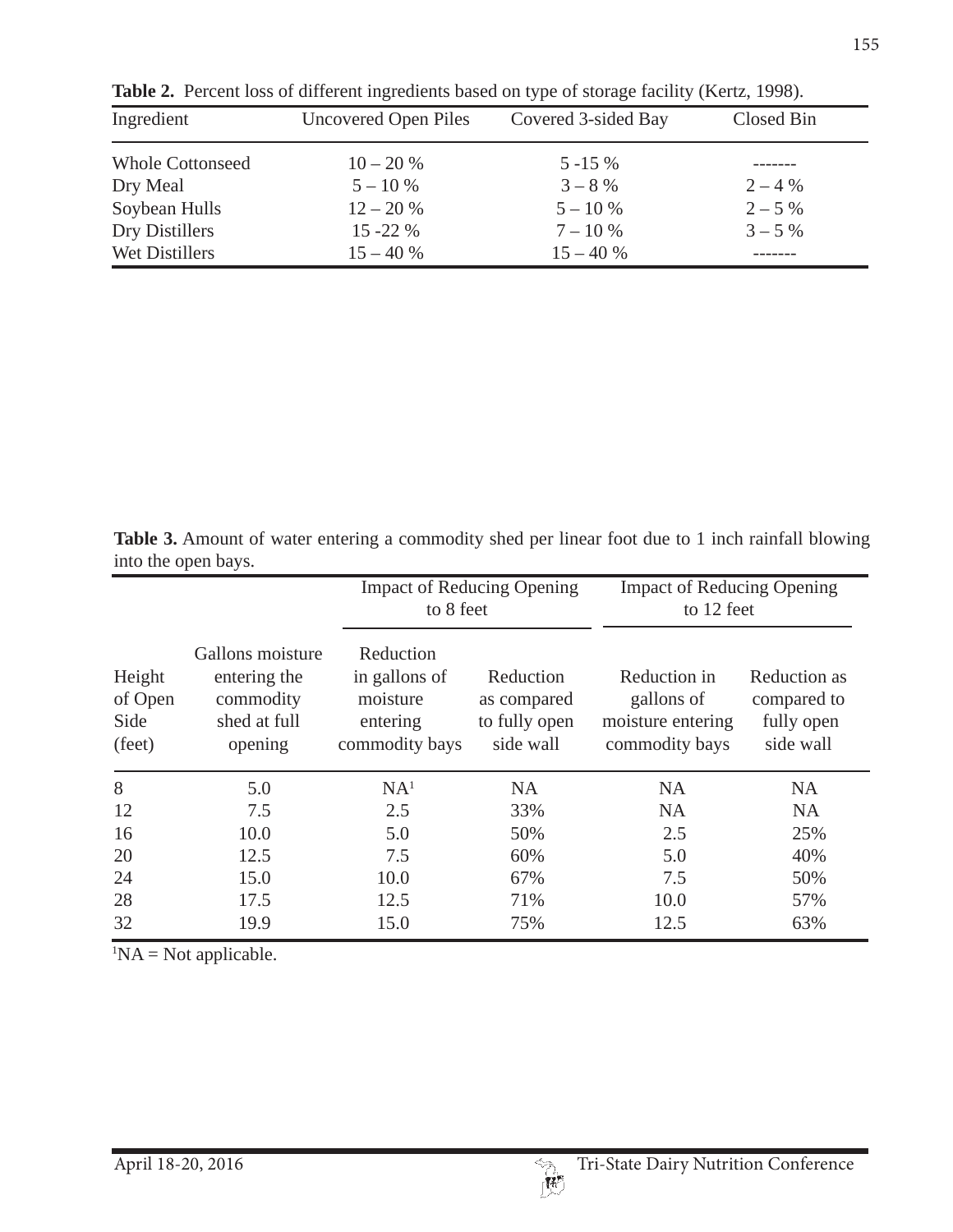

**Figure 1**. Utilization of buildings and windbreaks to minimize shrinkage due to wind (Harner et al., 2011).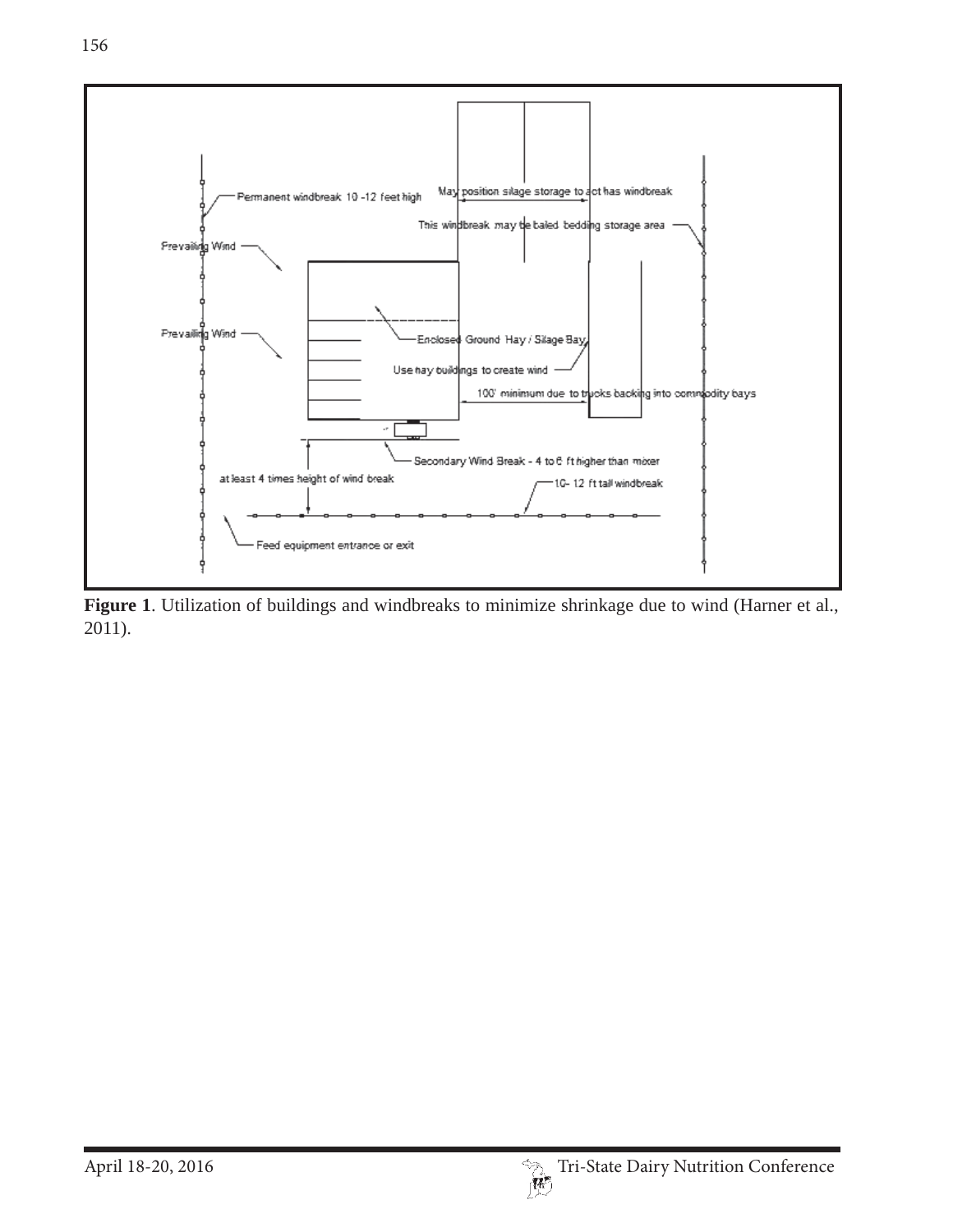

Figure 2. Illustration of totally enclosed commodity building using a portable mixer (Harner et al., 2011).